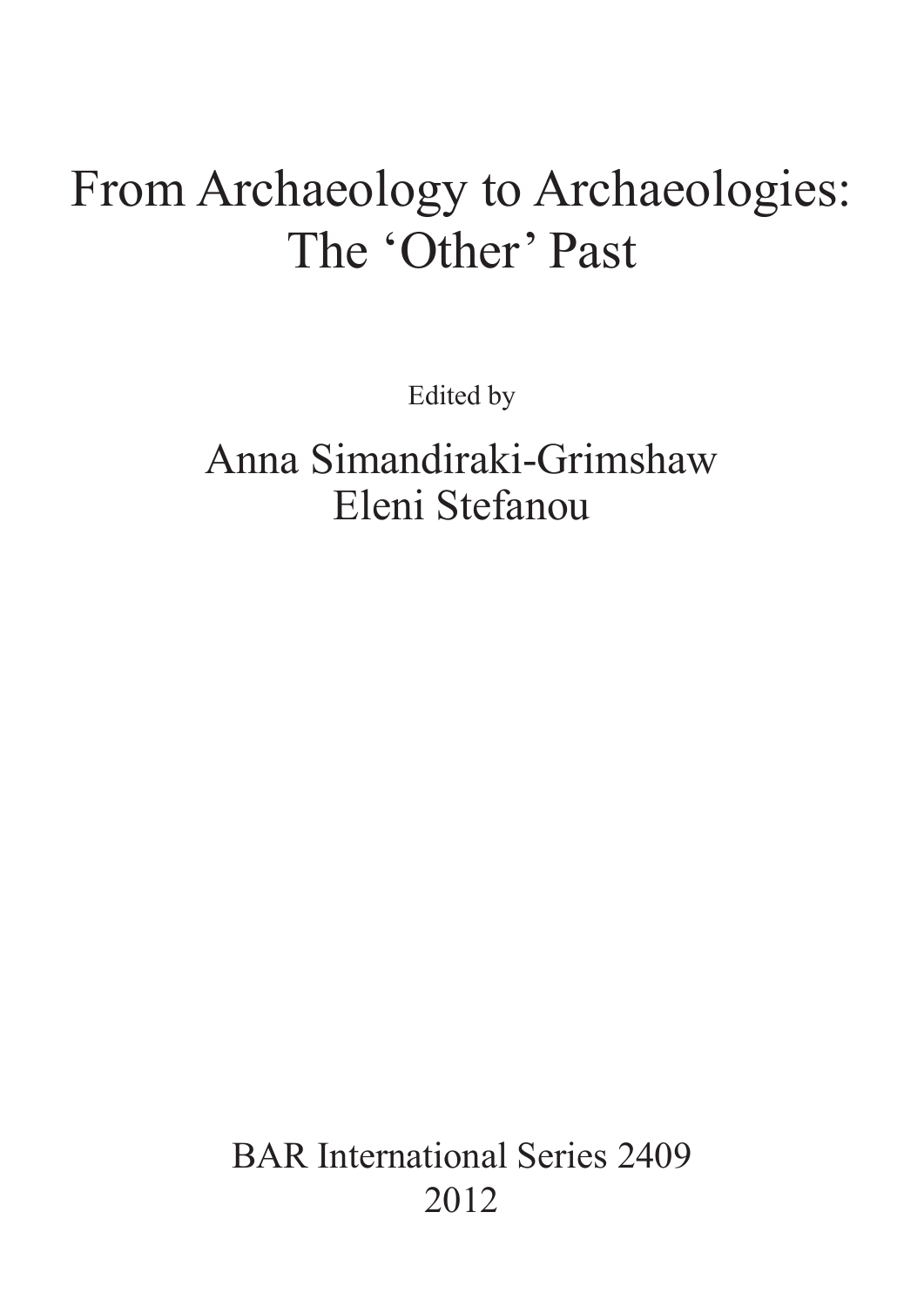Published by

Archaeopress Publishers of British Archaeological Reports Gordon House 276 Banbury Road Oxford OX2 7ED England bar@archaeopress.com www.archaeopress.com

# BAR S2409

*From Archaeology to Archaeologies: The 'Other' Past* 

© Archaeopress and the individual authors 2012

ISBN 978 1 4073 1007 7

Cover Photograph: Tera Pruitt (chapter 3, Fig.03)

Printed in England by 4edge, Hockley

All BAR titles are available from:

Hadrian Books Ltd 122 Banbury Road Oxford OX2 7BP England www.hadrianbooks.co.uk

The current BAR catalogue with details of all titles in print, prices and means of payment is available free from Hadrian Books or may be downloaded from www.archaeopress.com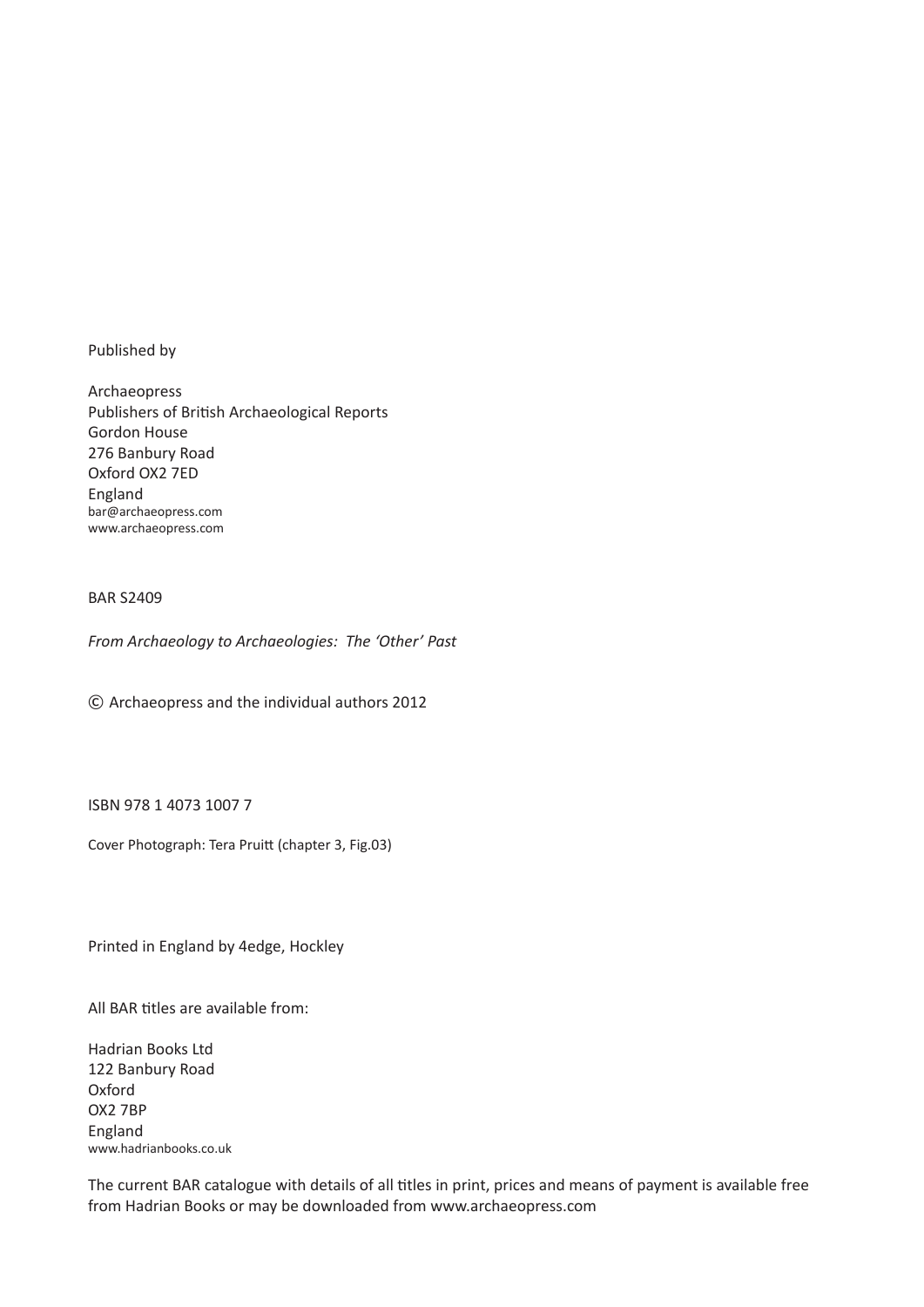# *A LOOK IN THE MIRROR AND THE PERSPECTIVE OF OTHERS: ON THE PORTRAYAL OF ARCHAEOLOGY IN THE MASS MEDIA*

## **Diane Scherzler**

#### **Abstract**

This chapter focuses on the question of what typifies the quality of a journalistic representation of archaeology. To this end it compares the respective views of archaeologists and journalists. Can the quality criteria of archaeology be transferred to journalism at all? It explores how journalists understand their role and their task with respect to the relationship between archaeology and the public at large. Why does the journalistic description of archaeology differ from the way the profession portrays itself? Where is the friction between science and journalism? Furthermore, this text suggests that when analysing how it is presented in the media, archaeology should also turn its attention to phenomena which have hardly been considered so far, such as medialisation and monopolistic influences on public opinion.

**Keywords:** Archaeology, accuracy, communication, mass media, journalism, television, radio, press, medialisation

#### **Introduction**

If an archaeologist asks me what I do, and my reply includes the words 'science communication' and 'mass media', their reaction is usually quite predictable: 'It's great that somebody is finally explaining to the media how archaeology works, because the things journalists write about our profession and about the past are often completely wrong!' They are very surprised when I reply that while journalists should know more about archaeology, archaeologists could also do much to improve the quality of media reporting. Since 2002, I have been gaining experience at the interface between archaeology and the mass media as editor and author at one of Germany's largest public service media organisations. As a prehistorian I am involved with archaeological topics time and again: I regularly interview archaeologists and report on their research. I am very anxious to improve the collaboration between science (particularly archaeology) and journalism, which is why I teach science communication, provide media training courses for archaeologists who want to improve their interaction with journalists, and advise scientific organisations on their media relations. Between 2003 and 2010, I have thus been able to work and discuss with some 350 archaeologists from different countries and specialist fields. Their views on the media world will be incorporated into this chapter in addition to my experiences as a science journalist.

Many archaeologists do not appreciate how their field and how the past is presented in the media. They often regard archaeological reports on television, on the radio or in the press as odd or annoying (cf. Holtorf 2007a, 105). Some archaeologists who participated in one of my media training courses had previously counted the errors which journalists (actually or supposedly) make or smiled at the simplifications their colleagues use in interviews. They still like to peer suspiciously at the media popularity of a colleague (see Hale 2006, 236).

In this chapter, I would like to focus on a subject which archaeologists like very much to discuss: which representation of the past and of archaeology in the mass media is acceptable, and what is to be rejected? What are the characteristic features of journalistic quality? I will discuss this by comparing the respective views of archaeologists and journalists. The actual journalistic system, with which most archaeologists are not familiar, deserves a closer look. I will therefore also allow a number of experienced science journalists to have their say. It is they who make it possible to produce a professional, practical view of things from the journalistic system. This can put the subject in a completely different light than if archaeologists discuss journalism only with other archaeologists, as is often the case. Cinema films, incidentally, are not included in the journalistic formats; they shall nevertheless be dealt with in passing owing to their impact on the public image of archaeology. I would initially like to briefly deal with the relevance of the issue for archaeology.

#### **Does archaeology really need to rely on the media?**

The mass media are the most important factor for the relationship between archaeology and the public: what people see on television and in the cinema, what they read in the newspaper and hear on the radio greatly influence their perception of what archaeology is. A survey carried out for the Society for American Archaeology shows that 56% of adult US Americans learn about archaeology from television, 33% from magazines, 33% from books and 24% from newspapers (Ramos and Duganne 2000, 16). In contrast, archaeologists' own efforts by means of cultural events or in local archaeological or historical societies, for example, meet with little public interest, however, with 1% each (Ramos and Duganne 2000, 18). Surveys in Sweden, Canada and Great Britain provide very similar results: television is the dominant source of information on archaeology (Holtorf 2007a, 52-54). For many people, the mass media are even the only source of information about the sciences (Luhmann 1996, 9; Schäfer 2007, 14). The mass media are, moreover, the place where, in society, 'the legitimation of science is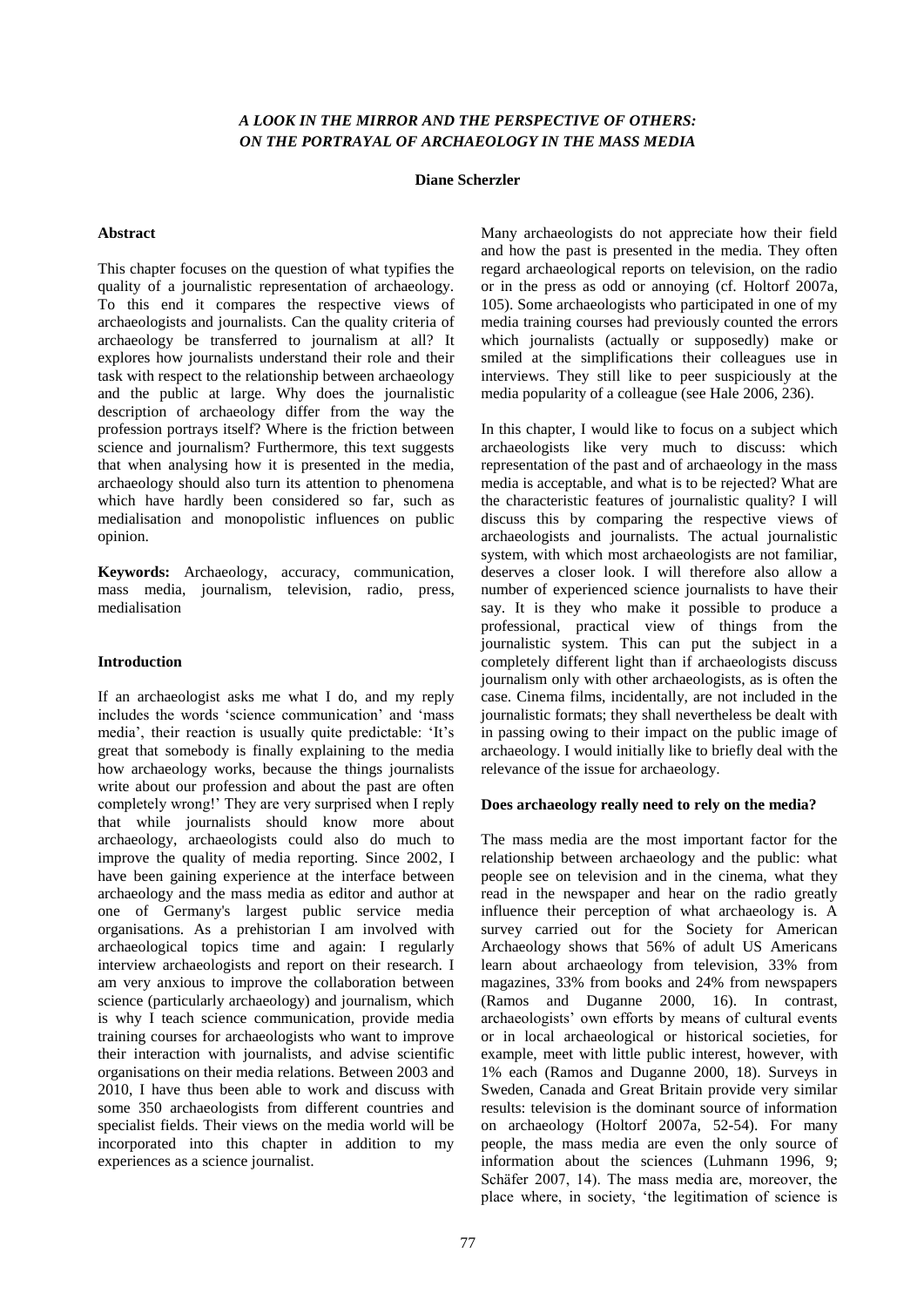most strongly negotiated' (Schäfer 2007, 18; cf. also Raupp 2008, 389). If scientific organisations or individual researchers are named in the media and are sought after as interview partners, politicians tend to judge this as an indicator for social relevance (Peters *et al.* 2008, 88). Scientific disciplines, institutions and players, therefore, put emphasis on not only appearing in the media, but also exerting a positive influence on the assessments of themselves, where possible. Success here also increases the probability of financial support (Schäfer 2007, 20-21). The same also applies to archaeology and to the long-term survival of quality archaeological research (Brittain and Clack 2007, 26; Ascherson 2004, 156). For these – and, of course, for several other reasons as well – it is absolutely imperative for archaeology to come to terms with the mass media.

## **What constitutes a quality representation of archaeology?**

Which media representation of the past can an archaeologist approve of? A film dealing with all the angles which are important to an archaeologist? A radio report which the archaeologist checked when it was finished? How important is the use of specialist terminology? Is the expression 'Iron Age' acceptable in place of 'La Tène A'? Is the phrase 'several thousand years ago' too imprecise and thus to be rejected? What about tabloid newspapers: is it acceptable to have an article on archaeology next to a pin-up girl? What is the minimum length a radio report must have in order to still reasonably present the facts? What should one think about the use of stereotypes: gold, Atlantis, hidden treasure? While there are examples for the presentation of the past in the media which all or no archaeologist finds acceptable, the attitudes of my seminar participants often differ: something which one archaeologist still finds acceptable is already not acceptable to another. Neither is there an all-encompassing and generally valid definition of journalistic quality (Lehmkuhl 2006a, 14), but rather a large number of criteria for this – we will come back to some of them below. One also has to extend the field of vision: after all, it is not only the archaeologist who defines what an appropriate presentation of archaeology in the media is. I therefore now want to compare the quality criteria of archaeologists and journalists.

# *The perspective of archaeology*

Archaeologists regularly discover omissions, mistakes, exaggerations, distortions, stereotypes and sensationalism in the media (see Ascherson 2004, 145 ff., 154; Brittain and Clack 2007, 17, 23). They analyse the mass media from the perspective of the discipline (Benz and Liedmeier 2007, 153) and apply scientific criteria to journalistic reports in order to determine the quality of a film, an article or a radio broadcast: factual correctness, completeness of all scientifically important aspects and the communication of the limitations of data are but some of these criteria. ‗After all, it is my own research the journalist is writing about! And everything should be correct.' is what an archaeologist would perhaps say. Many of the archaeologists I work with are therefore of the opinion that how the past is presented should depend on them in the end. They perceive reputable journalists as being those who produce long television broadcasts or newspaper articles for a welleducated audience or readership and who can prepare themselves for a topic with corresponding thoroughness (I am reminded of those journalists who perceive an archaeologist to be more 'real' the larger the dig, the more valuable the finds and the more impressive the technology used). Neal Ascherson (2004, 155) considers it advantageous for good reporting if the journalist has a degree or some experience in archaeology. William E. Boyd (1995, 52) perceives successful newspaper reports and radio interviews to be those which follow his press release very closely, sometimes even word for word, and take up the issues which he himself considered to be the most important. Archaeologists are more inclined to accept media reporting which presents archaeology in a way which corresponds to their own expectations and perceptions (Holtorf 2007a, 31). Jon C. Lohse (2007, 3) also commented on Mel Gibson's film *Apocalypto* (Gibson 2006) from the perspective of scientific correctness: ‗Anyone who cares about the past should be alarmed; if most moviegoers who see the film use it to formulate their understanding of what pre-Columbian life was like, Apocalypto will have set back, by several decades at least, archaeologists' efforts to foster a more informed view of earlier cultures.' Kenneth L. Feder (1995, 14) also considers the mass media's ‗nonsense about our discipline' as a permanent adversary of his efforts to create an archaeologically informed public.

The power of the media to create a media reality which is so perfect that its effects can make it seem more real than reality, on the one hand, and on the other the power to influence the masses by virtue of their prevalence, is also possibly perceived by some archaeologists as a threat to their authority to interpret the past.

# *The perspective of journalism*

Journalists apply journalistic criteria to journalistic reports to determine the quality of an article. One of my priorities as a journalist is to be understood by my reader, listener or viewer. If this is not the case and the reader thus stops reading, or indifference leads the listeners or viewers to switch to a different station, the report has failed. If an archaeologist who is interviewed by a journalist is therefore not prepared to leave behind the linguistic style of the scientist and explain their work in a way that is interesting and comprehensible to the respective audience, then the journalist has difficulty in using those statements. The television author Christian Frey has for many years been making documentaries on the history of the 20th century which are shown in prime time slots on the public service television channels in Germany. He says: 'The ideal interview partner for me is a scientist who, on the one hand is, of course, preferably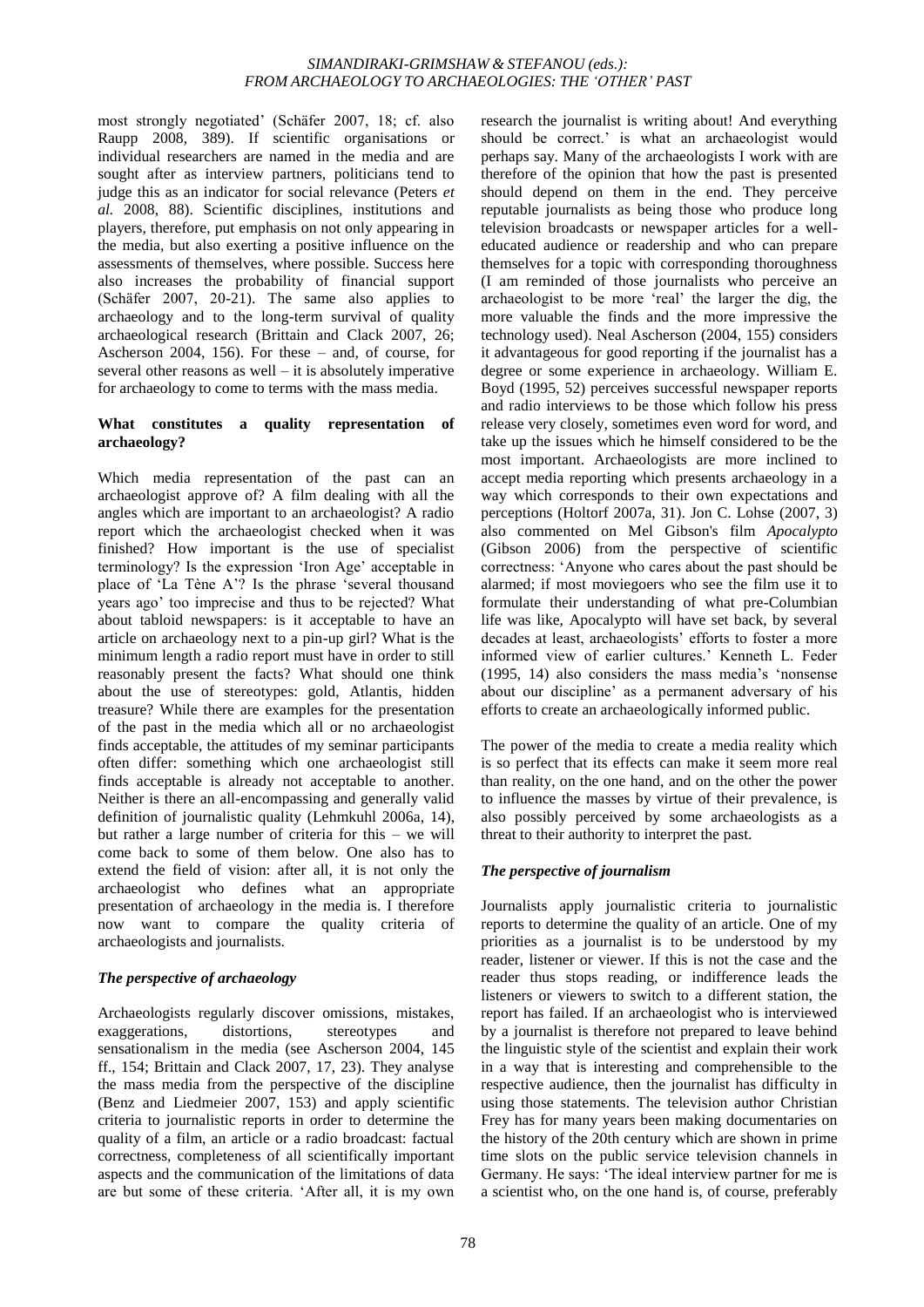brilliant in their field but who is also prepared to accept the laws of journalism. They should be comprehensible in the interview, maybe even funny and entertaining.' (pers. comm. 28 Aug 2009). The television writer and producer Friedrich Steinhardt, who is responsible for series of history and science documentaries on German public service television, holds a very similar view. He particularly values interview partners whose 'enthusiasm' and love of the topic' is evident (pers. comm. 3 March 2010).

Both film makers therefore consider additional factors, which play only a marginal role in science at most, to be important apart from expertise. The requirements which they place on a media-friendly interview partner have, in my opinion, nothing to do with the frequent complaint of sensationalism of the media: a scientist who talks about their research in a monotonous voice and in technical jargon and thus does not make the crucial point is hardly understood by the audience, who therefore do not want to listen to him/her (which archaeologist would like that?). Moreover, as a science journalist I have repeatedly found that unstructured, long-winded statements are very difficult or impossible to cut to the ever short air time or length of text. It is then down to the journalists to filter out the important parts of the whole statement. This is very time-consuming and also increases the likelihood of mistakes, which editors like to avoid. These archaeologists are therefore only asked for an interview if there is no other option. Comprehensibility is thus a very important (but by no means the only) factor which decides which scientists journalists like to collaborate with and which are therefore publicly visible (cf. Peters 2008, 115).

Moreover, the media also apply criteria to archaeological topics which are fundamentally different from those of the discipline. Judith Rauch, editor of the successful German monthly illustrated print magazine 'bild der wissenschaft' says, for example: 'In a magazine it is important that the issues can be illustrated well. […]. Our magazine unfortunately has to drop even interesting subjects if there are no ideas at all about illustration' (pers. comm. 16 Sep 2009). Television, too, places its own particular demands on a topic: 'The more tangible a story, i.e. the more it is a story with a protagonist and a conflict, with a beginning, a progression and an end, the better it can be represented on television,' says Christian Frey (pers. comm. 28 Aug 2009). 'Evidence is sacrificed to story' is the complaint of Christopher Hale (2006, 238) about television and thus describes a weakness of the medium which manifests itself in the choice of topics: ‗Television is not suited to communicating abstract connections,' explains Frey (pers. comm. 28 Aug 2009). It follows that these topics or these aspects of a topic have only a slim chance on television. Archaeologists have already noticed that certain activities such as the digging are frequently shown in the press and on television, other tasks – literature research for example – are very rarely shown (Benz and Liedmeier 2007, 170; Holtorf 2007b, 86).

Christian Frey explains why this is so in his medium: ‗Everything that can be shown in pictures, which contains action, can be transported well on television. This is much more interesting for the viewer […] than a scientist studying literature, for example. Just imagine a film about studying the sources of the New Testament. If you were only to show someone who is bent over the Qumran scrolls all the time, then quite simply nobody would watch it' (pers. comm. 28 Aug 2009). The television author Tamara Spitzing is herself an archaeologist. She confirms Frey's assessment: ‗How can one visualise literature studies? […] I also want to make a visually nice film, which pleases the eye. I must therefore show something which is visually attractive.' (pers. comm. 4 Aug 2009). I think that if television shows archaeologists in stereotype on a dig, it may have something to do with the lack of imagination of some journalists. When assessing the quality of television reports, however, the nature of the medium, as described above, should also be taken into consideration.

Incidentally, the quality criteria which archaeologists and journalists respectively apply to a journalistic report can also directly contradict each other. I would like to illustrate this by using two examples. Firstly, although the complaint of archaeologists regarding the many errors in the media cannot be repudiated, on closer inspection some turn out to be simplifications and omissions. Both are obligatory in journalism and do not automatically cause factual errors. If a journalist has to explain the importance of Hannibal in no more that 500 words, for example, but their readership has at best only heard the name of the general and has not received any formal higher education, then the journalistic challenge is precisely to build information bridges across an enormous number of omissions, which give those who had not previously been interested in the subject a rough idea of it and arouse their curiosity for more. Completeness of information cannot therefore be a criterion for good journalism. Judith Rauch, too, says: ‗We will never be able to be complete. After all, journalism consists in selecting what is important for the reader. Never completeness!' (pers. comm. 16 Sep 2009). Secondly, if a journalist sticks word for word to a press release of an archaeologist, and additionally relies on a single source - Boyd (1995) describes such a case and considers this to be journalistic quality - then from the perspective of the media this is not a careful way of doing things, but rather evidence of a lack of journalistic quality; if the issue was a political one, journalists would call this 'announcement journalism' or 'obsequious reporting'.

I would now like to consider in detail three areas where not only the differences between science and journalism again become apparent, but which also actually cause friction between the two disciplines.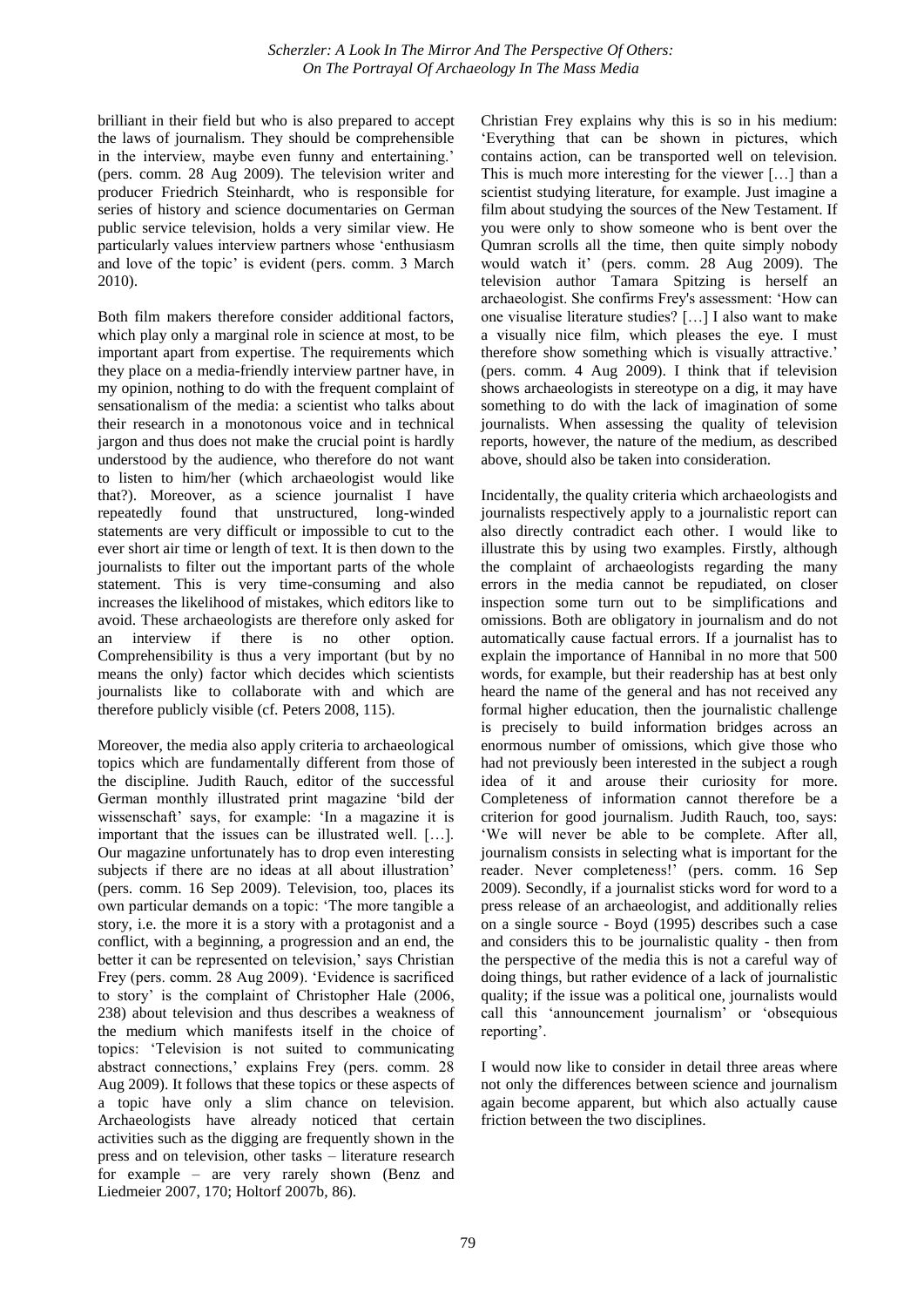#### **Fields of conflict between journalism and archaeology**

#### *Journalistic independence*

In my view, what lies behind the above-mentioned expectation of many archaeologists that good science journalism passes on their results to the public in as 'unadulterated' a form as possible, is the perception that journalistic communication works in basically the same way as the inter-specialist one, and the prime concern is to educate an ignorant public. It is also based on the assumption that archaeology is without hidden interests and a neutral provider of scientific truth. Finally, this also demonstrates the view that the journalist is the intermediary, the translator, science's transmission belt into society (see Samida 2006, 157; Brittain and Clack 2007, 30; cf. Kohring 2004, 166-167), an instrument of archaeology, even, to accomplish its objectives (see Ascherson 2004, 156). On closer inspection, however, none of these three points applies: extra-disciplinary communication simply obeys different laws to the ones within the discipline (Peters and Jung 2006, 33-34), and education of the public is by no means the only objective of science journalists. Archaeology does have interests, one only has to think of the desire to point out the lack of research funds in the media, to entice visitors to an exhibition or to show one's own work in a favourable light. And, finally, the journalist is not primarily the intermediary and never the translator who has to (this is implied by the term) accurately stick to the archaeologist's text (Scherzler 2007, 190-191). The public at large quite rightly expects a journalist to provide a sound insight from a point of view which is as neutral as possible, and frequently also an assessment of the facts in order to be able to form its own opinion from this. And therefore the majority of journalists do not see themselves as intermediaries who transport archaeology and its findings into society, not as those who have to ensure the research is accepted by the public at large (Randow 2003), but as representatives, as scouts of the audience in the world of science. The communication scientist Matthias Kohring (2004, 177) writes: 'The trustworthiness of journalism, and this is not a new realisation, depends directly on the distance it keeps from the object of its reporting (this distinguishes it fundamentally from PR).' The desire to keep a distance is also the reason why journalists resolutely reject copy approval of a finished report by the archaeologist in most cases. The editorial statutes of the British newspaper ‗The Guardian' state that no-one is accorded the right of copy approval, an interview partner is allowed to look at the text or quotes used only under certain circumstances (Guardian 2007, 2; re. copy approval see also Rögener 2008, 260). Archaeologists often regret this, because they see copy approval as a way of avoiding errors (see Levy 2007, 173). It is also possible to interpret archaeologists' desire to authorise as an attempt to transfer intra-scientific procedures – the proofreading of scientific publications – to extra-scientific communication, where the archaeologist see themselves as the author of the newspaper article, film or radio broadcast to some extent (Peters 2008, 112-113; Peters *et al.* 2008, 79). Journalists, however, do not consider the source of their information, in this case the archaeologists, as the author of their report at all, but as its subject (Peters and Jung 2006, 33). Journalism research views the close proximity of journalists to science, the presentation of science as a supposed source of superior knowledge and the strong emphasis on scientific success, as deficits of journalism (Lehmkuhl 2006a, 22-23; Schneider and Raue 2003, 13). The observation of science from the viewpoint of other social areas, i.e. according to extra-scientific viewpoints, is the basis of journalistic quality, however. After all, an important function of journalism is to observe the mutual dependencies of a differentiated society, in this case the relationship between archaeology and society (Kohring 2004, 177). This produces a picture of archaeology in the public mind which is slightly independent of its selfportrayal and thus deviates from it. The social scientists Hans Peter Peters and Arlena Jung write on this issue (2006, 28): ‗This journalistic procedure must not be misunderstood as a deficit or a quality problem. It is the only strategy which gives a large lay audience access to science.' This is the only way to have a real dialogue between archaeologists and society from which I feel the discipline could also gain valuable views and suggestions. The science researcher Ulrike Felt (2007) even views science communication as a 'space to get involved in collective thought experiments with society.'

#### *The selection criteria of journalism*

Which archaeological topics attract the attention of journalists and which do not? As has been mentioned above, journalists put an archaeological topic into a broader, non-scientific context which is of relevance and interest to the respective audience. Information which is disseminated by the media must therefore satisfy certain criteria, so called news factors that can be weighted differently depending on the medium and its addressees. Journalists take care that an issue concerns a large number of people, for example, that it is new and that it is set in the spatial or social vicinity of the addressee. There are a few further such factors, which can include the fact that a scientific issue has consequences, that it represents a conflict, that it generates emotions and opinions or that it is entertaining (Ruhrmann and Göbbel 2007). The higher the number of news factors a story has, the higher the probability that it is taken up in the media. It thus becomes evident that scientific relevance is only one such news factor, usually not even the most important one (see also Lehmkuhl 2006b, 102). This also explains why journalists often select different topics and stress other aspects of an issue than an archaeologist would. Incidentally, the news factor 'conflict' can, in my opinion, be quite problematic for an appropriate representation of archaeology: academic disputes often receive more attention in the media than consensus. Moreover, the media repeatedly focus their reporting on outsiders, the literary scholar Raoul Schrott on the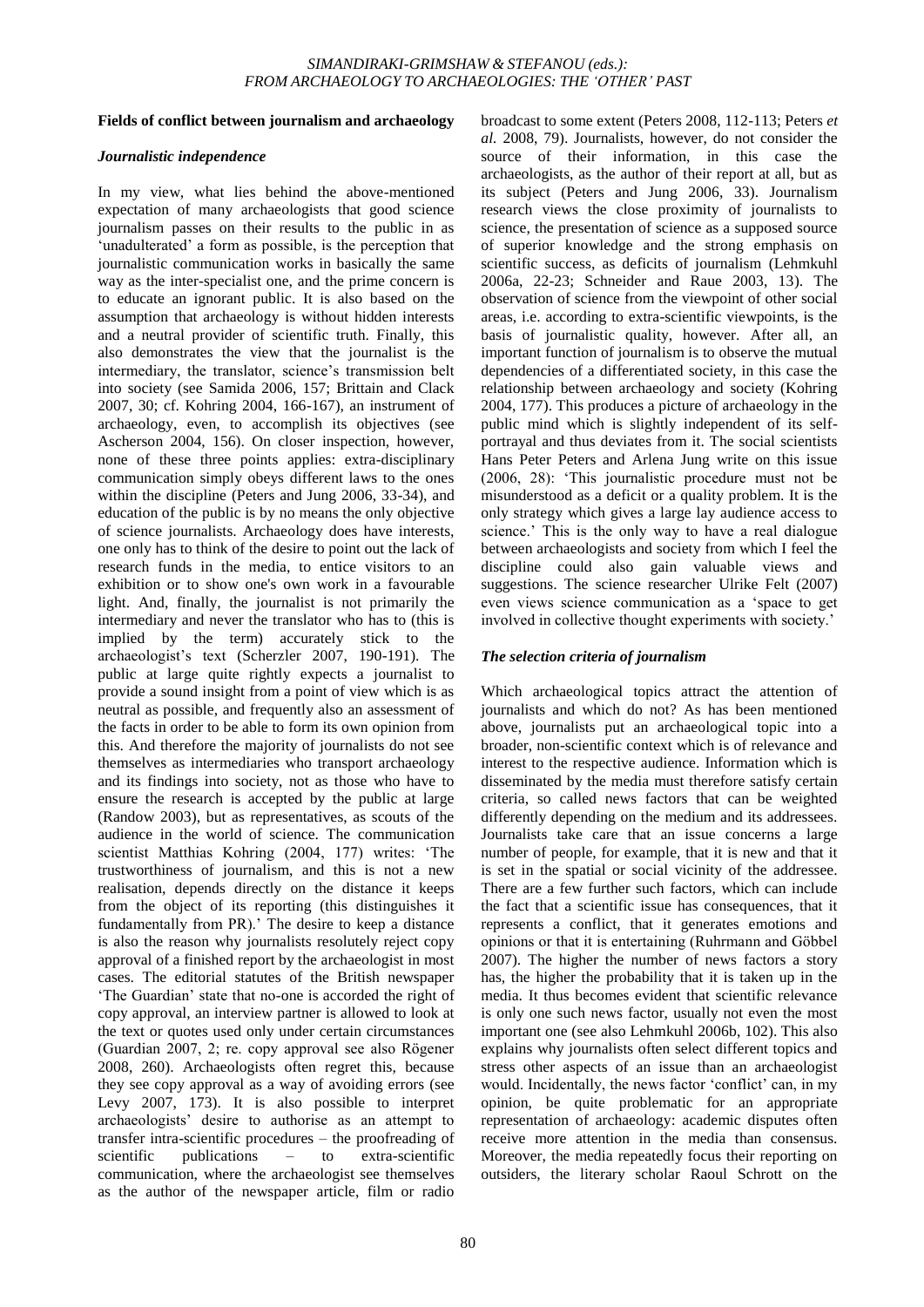subject of Troy, for example (see the film *Der Fall Troja (The case Troy)*, ZDF 2010).

## *The media transform archaeology*

Good science journalism must not be equated to the imparting of science, because it does not submit to the vested interests of archaeology (cf. Kohring 2004, 172). The media do not present archaeology on a one-to-one basis, i.e. in the way the discipline sees itself - they do not consider this to be their job in the slightest. Rather one can say that a transformation is achieved via the media (cf. Lehmkuhl 2007, 9). Scientific and journalistic reality can deviate from each other. Journalism also uses other means to represent its 'reality', as already outlined by Weingart (2001, 238; cf. Stollorz 2008, 573).

What leads to friction in these three areas has hopefully become apparent: the mass media do not fulfil the aforementioned expectations which many archaeologists have of them. Moreover, the presentation of archaeology and the past is in the hands of journalists, which is usually difficult for scientists to accept (cf. Peters 2008, 112-114). The reasons for this are correct in my view, however, given journalism's observer function. In practice, scientists do have influence on what and how the mass media report on their discipline. One example is the information for journalists provided in advance by the great journals such as 'Nature' and 'Science' which is tailor-made to the needs of the media and which provides them with a way of influencing the reporting to a significant degree (cf. Stollorz 2008, 575).

# **Journalism has its own perspective and its own criteria**

Quality criteria for journalism can therefore not be derived from how true to detail and how comprehensively it reports on science, nor to what extent the journalistic presentation is ‗correct' in the eyes of the researcher. To produce high-quality journalistic work means, for example, to inform truthfully, neutrally and to the best of one's knowledge and belief. Accuracy (but not in the sense of completeness, rather in the sense of correctness), balance and independence are among the fundamental values of good journalism (see Thomson Reuters Corporation 2008, 3). The topicality and relevance of the topic are essential for quality, as is careful research and checking of sources. Journalistic quality is also measured by how well journalism fulfils its social function: can society gain an impression of archaeology from the journalistic report, regardless of how archaeology presents itself (c.f. Kohring 2004, 178)?

From a methodological point of view, I therefore feel it makes no sense at all for archaeologists to judge journalistic reports according to the criteria they apply to academic articles. Many of these criteria have no validity at all in journalism! Archaeologists who lament the many ‗inaccuracies' and the ‗inappropriate' angles on the topic taken by journalists have often fundamentally misunderstood the role of the media themselves (Weingart 2001, 238; Holtorf 2007c, 152). The way the media presents the discipline and its protagonists is not a look in the mirror, it is not an accurate self-reflection. Instead of being confronted with their reflection, the media presentation of their research confronts the archaeologist with the view the others have of them. That is possibly not always pleasant.

## **Journalism is anything but perfect**

So far we have mainly considered quality journalism. Unfortunately, it is necessary to mention that journalistic ideals are not always realized under the daily pressure to meet deadlines which exists in some editorial offices. As in many other professions there are, of course, also journalists who are always willing to sacrifice the scientific facts and the most probable interpretations of a finding for a sensationalist headline, and editors for whom the same approach to a topic over and over again suffices. This even happens in media concerns which champion journalistic quality, explains Tamara Spitzing: ‗I know of television editors who want to have the scientist being portrayed or giving an interview presented as a character, and preferably a character like Indiana Jones. This primarily concerns broadcasts for prime time television. If the archaeologist is nothing like Indiana Jones, but maybe more of a very shy researcher, the author is supposed to 'carve out' an adventurer. As the author, one therefore has to sometimes really protect the protagonists involved in one's broadcast' (pers. comm. 04 Aug 2009). It is a fact that some editors who assign journalists to a topic have stereotypes in their mind – and journalism is also a commodity: magazines need their circulation, broadcasting its ratings. A dig enhanced with adventure, gold and photogenic archaeologists fits perfectly. Factual errors also frequently occur in journalism (Silverman 2007, 11), and it is the task of the editorial offices to work very hard in order to keep the number of errors as low as possible and thus maintain the trust of the public in the mass media. Sometimes journalists simply know too little of science and this can lead to serious errors of judgement. There once was a discussion in my editorial office about one of my articles on a dig in Herxheim in the Rhineland-Palatinate, Germany, for example. A colleague asked why I had reported on this excavation when the archaeologists could not present a concluding interpretation of their findings. Would it not have been better to wait until the complete results were available? The journalist (a young reporter who did not specialise in science) had no appreciation whatsoever that research is a process and that scientific discussion is not a sign of perplexity, but serves to provide insight. Individual journalists, e.g. from the 'news' department, are also unfamiliar with the significance of scientific publications as a quality criterion. They believe that something which is still unpublished is the latest research and therefore particularly interesting. The reader is requested not to rashly transfer these examples to the complete media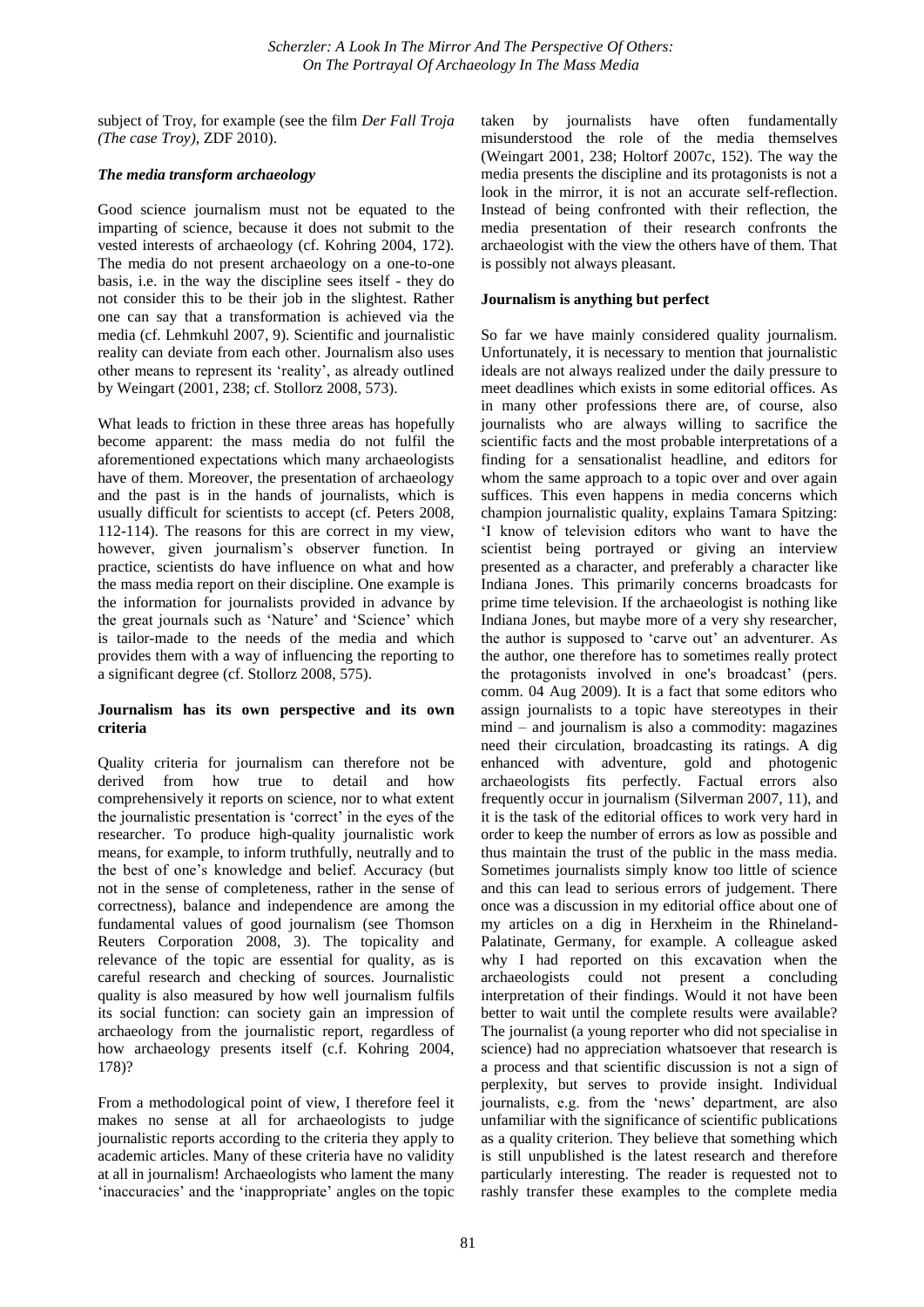world! They are intended to show that stereotypes and a lack of knowledge on the part of journalists can really cause science to be poorly presented in individual cases – poorly not only from the viewpoint of archaeology, but also from the perspective of good journalism and also from society's perspective, which then does not really learn anything about archaeology. These cases must be distinguished from those which can simply be attributed to the intrinsic styles and tasks of journalism, however.

## **Medialisation, overload scenarios and monopolistic influences on public opinion**

Let us return to the beginning: if a journalist writes 'Iron Age' instead of 'La Tène A', or if they make an individual researcher the protagonist of a broadcast (instead of acknowledging all 35 team members), or if an attractive, naked blonde is shown next to the article, this is, in my opinion, something archaeology should and simply must come to terms with. It seems to me very important, however, to point out some aspects of the interaction between science and journalism on which archaeologists have so far focused very little or not at all. Under the permanent scrutiny of the media, archaeology may possibly change by reacting to the supposed expectations of the mass media and the public, and by strongly orienting itself towards the logic used by the media to impart information – so-called medialisation (cf. Weingart 2005, 151 ff). An investigation needs to be carried out into the extent to which it already applies to the discipline. One indication of a medialisation of archaeology is provided by a press release (University of Tübingen, 14 May 2009) by Tübingen archaeologists which relates to an article in 'Nature' and whose title is guided quite strongly by the supposed expectations of journalists: ‗A Venus figurine from the Swabian Jura rewrites prehistory'. On nature.com (2009) the Venus from the Hohle Fels Cave is even called a 'Prehistoric Pin-Up', whereas the actual academic article is linguistically conservative: ‗A female figurine from the basal Aurignacian of Hohle Fels Cave in southwestern Germany' (Conard 2009, 248). One of the dangers of such medialisation is that the selection logic of the media over-shapes the rationality of archaeology at some stage, that the discipline makes itself the 'extra' of media productions (Raupp 2008, 388). If scientists go still one step further and use the media instead of specialist journals to increase their standing, if the press conference becomes more important to them than the specialist publication, if they receive research funds on account of their (media) prominence and not primarily on account of their academic reputation, archaeology must tackle such overdrives. Marcus Brittain and Timothy Clack (2007, 36-37) cite a deception by the Japanese archaeologist Fujimura Shinichi which archaeologists explain by Shinichi's desire for recognition in the media, and for which the media had possibly to be held accountable to some extent. Apportioning blame in this way seems to be too simple in my view, nevertheless the desire for media attention may have triggered the deception. Another example of

Norwegian palaeontologist Jørn Hurum caused a worldwide stir with the 47-million year old fossil called 'Ida'. The attention was not only focused on the primeval primate from the Messel pit in Germany, but also on the manner in which Hurum approached the public: in collaboration with the History Channel he organised a very professionally orchestrated media event. This comprised a very lavish film documentation with the slogan 'This changes everything', the book 'The Link: Uncovering Our Earliest Ancestor', the 'Revealing the Link' website and an exclusive deal with ABC News. The British BBC and the German ZDF were also subsequently involved with the marketing of the fossil (Arango 2009). The participating scientists compared the significance of the find to the moon landing and Kennedy's assassination (Arango 2009). The German palaeontologist Jens Franzen, who participated in the investigation of the fossil, called it 'the Eighth Wonder of the World' in the film and equated the significance of the specialist publication to the impact of an asteroid on Earth (*sic!*). In the specialist publication at PLoS ONE the tone is significantly more moderate, however; it states, for example: 'Note that Darwinius masillae [i.e.] 'Ida'] [...] could represent a stem group from which later anthropoid primates evolved, but we are not advocating this here [...]' (Franzen *et al.* 2009). The main thing that makes one wonder is the fact that Hurum had already sold the rights to the media reporting for a lot of money before the find had undergone any sort of peer review process at all (Arango 2009). Tim Arango, a reporter for the New York Times, queried this critically (incidentally a nice example of the observer function of the media). Hurum replied: 'Any pop band is doing the same thing. Any athlete is doing the same thing. We have to start thinking the same way in science' (Arango 2009). Hurum proudly told the science journalism researcher Markus Lehmkuhl (2009, 11): 'We have made "Ida" an icon of evolution with less than two weeks of press work.' He freely admitted that the deliberately chosen slogan ‗The Link' was suitable for generating the association with the 'missing link' in the public mind, something which the fossil by no means is (Lehmkuhl 2009, 13). So we can see how the strong orientation towards the mass media can lead to very questionable self-presentations of science. The case of 'Ida' is still an exception. Much more frequent is the following phenomenon, which possibly also applies to archaeology: since many journalists prefer to interview scientists who they already know can express themselves well and go into the questions posed, it is always the same experts who appear in the press and on radio and television. It is often the case that not more than a handful of scientists dominate one topic in the media. Such monopolistic influences on public opinion endanger a balanced presentation of scientific topics and also their quality, i.e. there could also be inexperienced or very controversial scientists among the media stars, because there is hardly any connection between media prominence and scientific reputation (Salzmann 2005, 6). The problem of the monopolistic influence on public

overdrive comes from palaeontology: in May 2009, the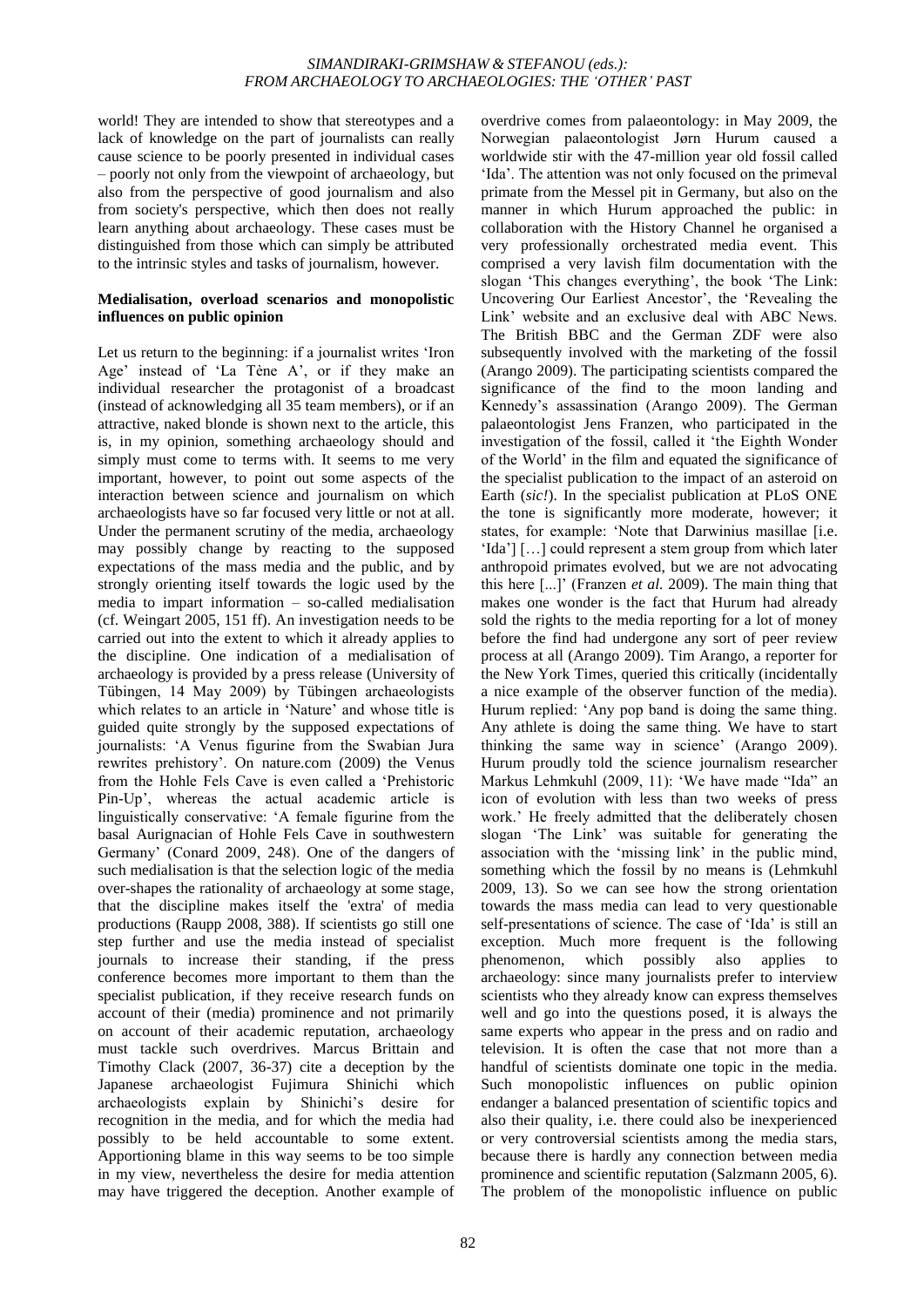opinion is caused, on the one hand, by the journalist, since it is so much easier to interview scientists who are known to be media compatible than to put a lot of effort into looking for different interview partners. On the other hand, it is also the fault of archaeology, where, as I see things, too few researchers want to deal with journalists at all or are prepared to abide by the rules of the media. One reason why incorrect statements of individual archaeologists, faulty presentations by journalists and especially films such as the *Indiana Jones* series (Spielberg 1981, 1984, 1989, 2008), *Apocalypto* (Gibson 2006) or *Lara Croft: Tomb Raider* (West 2001) make such a large impact is because they are scarcely accompanied or countered by archaeology. A few angry articles in archaeological journals do not reach the public at any rate. Tamara Spitzing would also like to see archaeologists more on the offensive: ‗On the one hand, German archaeologists say about the media: 'Oh, they always get everything wrong. They don't understand me, either.' On the other, something can be mega-wrong in the media, but no scientist says anything about it in public. And this is why scientists also make a significant contribution to the fact that a few things are left wrong' (pers. comm. 4 Aug 2009; cf. also Schadla-Hall 2004, 263).

# **Conclusion**

In this chapter, I have attempted to explain three things: firstly, the method of assessing journalistic reports in accordance with the intra-disciplinary criteria of archaeology can scarcely lead to sound results; journalistic criteria are needed instead. Secondly, it is right and proper from the viewpoint of the theory of journalism that the presentation of archaeology in mass media differs from its self-portrayal. Thirdly, when turning its attention to the media, archaeology should also look at so far neglected phenomena such as medialisation, overdrive scenarios and monopolistic influences on public opinion. Most important for me, however, is to encourage archaeologists to get involved with journalists. A qualitatively demanding presentation of archaeology and the past in the mass media is a goal which means a lot to good journalists as well as to archaeologists. This is why I think it is important that archaeologists do get involved when journalists are looking for an interview partner or have a question. And finally, archaeology itself can also profit enormously from contact with the sections of the public to whom the mass media have ready access.

## **Acknowledgements**

I would like to cordially thank my discussion partners who devoted time to me and provided me with valuable insights into their journalist work: Christian Frey, Judith Rauch, Tamara Spitzing and Friedrich Steinhardt. I am also obliged to the three anonymous referees for their comments and suggestions on a previous version of this paper.

## **Bibliography**

Arango, T. 2009. Seeking a Missing Link, and a Mass Audience. It is science for the Mediacene age. *The New York Times*, 18 May 2009.

[http://www.nytimes.com/2009/05/19/business/media/19f](http://www.nytimes.com/2009/05/19/business/media/19fossil.html?_r=1&scp=1&sq=hurum&st=cse) ossil.html?  $r=1$ &scp= $1$ &sq=hurum&st=cse accessed on 29 February 2012.

Ascherson, N. 2004. Archaeology and the British Media. In N. Merriman (ed.), *Public Archaeology*, 145–158. London, Routledge.

Benz, M. and Liedmeier, A. K. 2007. Archaeology and the German Press, in T. Clack and M. Brittain (eds.), *Archaeology and the Media*, 153–173. Walnut Creek, Left Coast Press.

Boyd, W. E. 1995. Media coverage of an archaeological issue: Lessons from the press release of initial radiocarbon dating results of a possible pre-Cook European ship at Suffolk Park, northern New South Wales. *Australian Archaeology* 40, 50-55.

Brittain, M. and Clack, T. 2007. Introduction: Archaeology and the Media, in T. Clack and M. Brittain (eds.), *Archaeology and the Media*, 11–65. Walnut Creek, Left Coast Press.

Conard, N. 2009. A female figurine from the basal Aurignacian of Hohle Fels Cave in southwestern Germany. *Nature* 459, 248-252.

Feder, K. L. 1995. Ten years after. Surveying misconceptions about the human past. *Cultural Resource Management* 18 (3) (Archaeology and the Public), 10– 14.

Felt, U. 2007. Wissenschaftskommunikation neu denken. Zur Repositionierung der Universität in einer Wissensgesellschaft. Talk at the Symposium ‗Wissenschaftskommunikation im öffentlichen Raum. Welche Rolle spielen die Universitäten?' 12 Apr 2007. Berlin.

Franzen, J. L., Gingerich, P. D., Habersetzer, J., Hurum, J. H., Koenigswald, W. von and Smith, B. H. 2009. Complete Primate Skeleton from the Middle Eocene of Messel in Germany: Morphology and Paleobiology. *Public Library of Science (PLoS ONE).*  <http://dx.plos.org/10.1371/journal.pone.0005723> , first published: 19 May 2009 (accessed on 10 June 2009).

Gibson, M. (dir.) 2006. *Apocalypto*. 139 minutes. Touchstone Pictures.

Guardian, The 2007. Guidelines. The Guardian's Editorial Code. Updated April 2007. [http://image.guardian.co.uk/sys](http://image.guardian.co.uk/sys-files/Guardian/documents/2007/06/14/EditorialCode2007.pdf)[files/Guardian/documents/2007/06/14/EditorialCode200](http://image.guardian.co.uk/sys-files/Guardian/documents/2007/06/14/EditorialCode2007.pdf) [7.pdf](http://image.guardian.co.uk/sys-files/Guardian/documents/2007/06/14/EditorialCode2007.pdf) (accessed on 4 May 2010).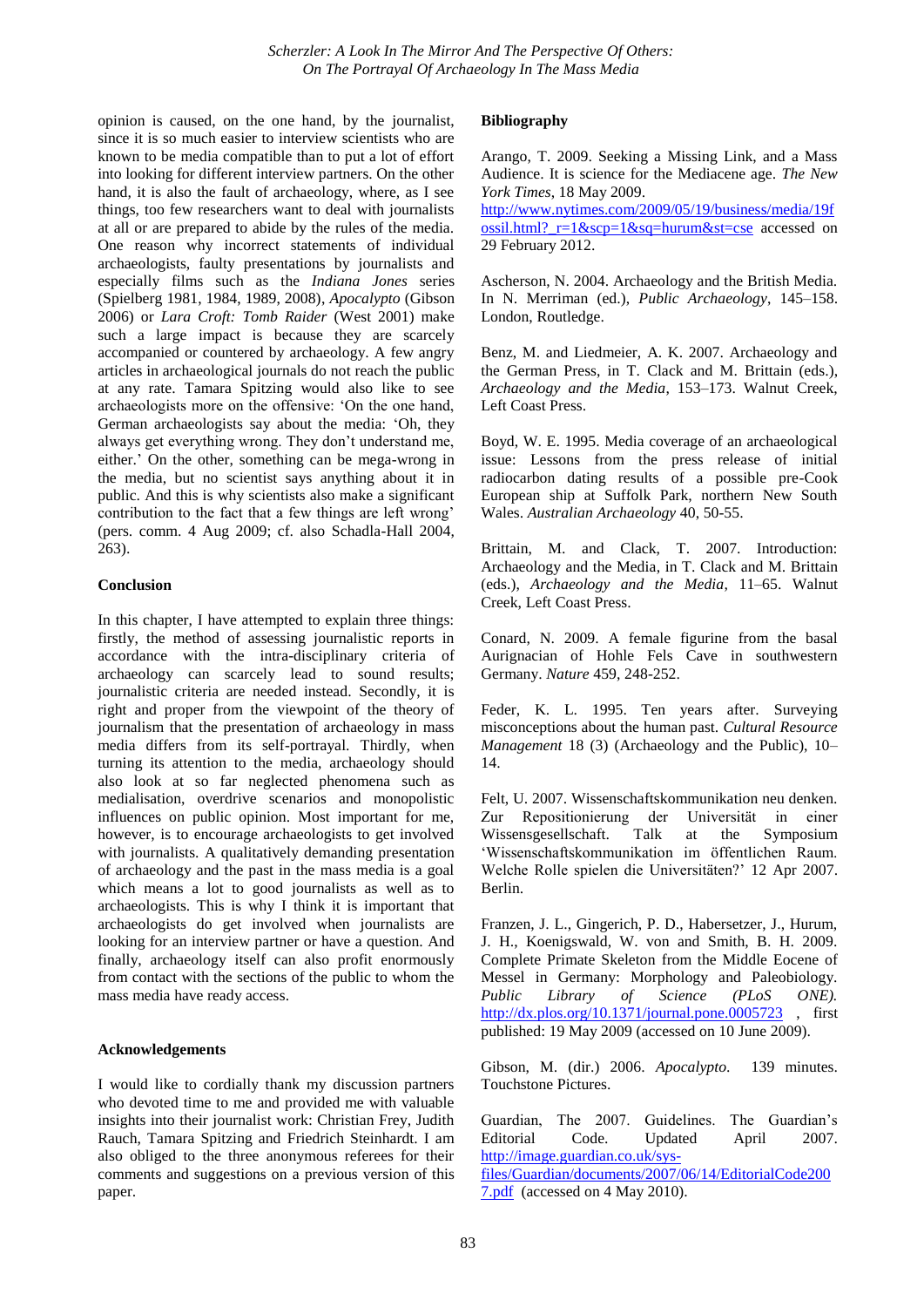Hale, C. 2006. The Atlantean Box. In G. G. Fagan (ed.), *Archaeological Fantasies. How pseudoarchaeology misrepresents the past and misleads the public,* 235–258. Abingdon, New York, Routledge.

Holtorf, C. 2007a. *Archaeology is a brand! The meaning of Archaeology in contemporary popular culture.* Oxford, Archaeopress.

Holtorf, C. 2007b. An Archaeological Fashion Show. How Archaeologists Dress and How they are Portrayed in the Media, in T. Clack and M. Brittain (eds.), *Archaeology and the Media*, 69–88. Walnut Creek, Left Coast Press.

Holtorf, C. 2007c. Can you hear me at the back? Archaeology, communication and society. *European Journal of Archaeology* 10(2-3), 149–165.

Kohring, M. 2004. Die Wissenschaft des Wissenschaftsjournalismus. Eine Forschungskritik und ein Alternativvorschlag. In C. Müller (ed.), *SciencePop. Wissenschaftsjournalismus zwischen PR und Forschungskritik*, 161–183. Graz, Nausner & Nausner.

Lehmkuhl, M. 2006a. Defizite im Wissenschaftsjournalismus. In W. Göpfert (ed.): *Wissenschafts-Journalismus. Ein Handbuch für Ausbildung und Praxis*, 14–25. Berlin, Econ.

Lehmkuhl, M. 2006b. Auswahlkriterien für Wissenschaftsnachrichten. In W. Göpfert (ed.): *Wissenschafts-Journalismus. Ein Handbuch für Ausbildung und Praxis*, 98–104. Berlin, Econ.

Lehmkuhl, M. 2007. Es gibt ein Risiko. *wpk Quarterly*1, 8–11.

Lehmkuhl, M. 2009. 'Wir haben den ganzen Job selbst gemacht!'. Interview with the Norwegian scientist Jørn Hurum. *wpk Quarterly* 2, 11–13.

Levy, J. E. 2007. Archaeology, Communication, and Multiple Stakeholders: From the Other Side of the Big Pond. *European Journal of Archaeology* 10 (2-3), 167– 184.

Lohse, J. C. 2007. Apocalypto. Letter to the editor. *The SAA Archaeological Record* 7(2), 3.

Luhmann, N. 1996. *Die Realität der Massenmedien.* Opladen, Westdeutscher Verlag.

Nature.com (2009): Prehistoric pin-up. Trailer and full film.

[http://www.nature.com/nature/videoarchive/prehistoricpi](http://www.nature.com/nature/videoarchive/prehistoricpinup/) [nup/](http://www.nature.com/nature/videoarchive/prehistoricpinup/) accessed on 29 February 2012.

Peters, H. P. 2008. Erfolgreich trotz Konfliktpotenzial - Wissenschaftler als Informationsquelle des Journalismus, in H. Hettwer, M. Lehmkuhl, H. Wormer and F. Zotta (eds.), *WissensWelten. Wissenschaftsjournalismus in Theorie und Praxis*, 108–130. Gütersloh, Bertelsmann-Stiftung.

Peters, H. P., Heinrichs, H., Jung, A., Kallfass, M. and Petersen, I. 2008. Medialization of Science as a Prerequisite of Its Legitimization and Political Relevance, in D. Cheng, M. Claessens, T. Gascoigne, J. Metcalfe, B. Schiele and S. Shi (eds.), *Communicating Science in Social Contexts. New models, new practices*, 71–92. Dordrecht, Springer.

Peters, H. P. and Jung, A. 2006. Wissenschaftler und Journalisten. Ein Beispiel unwahrscheinlicher Co-Orientierung. In W. Göpfert (ed.), *Wissenschafts-Journalismus. Ein Handbuch für Ausbildung und Praxis*, 25–36. Berlin, Econ.

Ramos, M. and Duganne, D. 2000. Exploring Public Perceptions and Attitudes about Archaeology. Report by Harris Interactive on behalf of the Society for American Archaeology.

<http://www.saa.org/Portals/0/SAA/pubedu/nrptdraft4.pdf> accessed on 29 February 2012.

Randow, G. von 2003. Scientific Journalism - a Risky Business. Acceptance speech for the European Science Writers Award on 13 Jun 2003. <http://www.euroscience.net/article2.html> accessed on 29 February 2012.

Raupp, J. 2008. Der Einfluss von Wissenschafts-PR auf den Wissenschaftsjournalismus, in H. Hettwer, M. Lehmkuhl, H. Wormer and F. Zotta (eds.), *WissensWelten. Wissenschaftsjournalismus in Theorie und Praxis*, 379–392. Gütersloh, Bertelsmann-Stiftung.

Rögener, W. 2008. Das Ende der Langsamkeit! Veränderungen im Arbeitsalltag freier Wissenschaftsjournalisten, in H. Hettwer, M. Lehmkuhl, H. Wormer and F. Zotta (eds.), *WissensWelten. Wissenschaftsjournalismus in Theorie und Praxis*, 257– 260. Gütersloh: Bertelsmann-Stiftung.

Ruhrmann, G. and Göbbel, R. 2007. Veränderung der Nachrichtenfaktoren und Auswirkungen auf die journalistische Praxis in Deutschland. Concluding report for netzwerk recherche e. V. [http://www.netzwerkrecherche.de/docs/ruhrmann](http://www.netzwerkrecherche.de/docs/ruhrmann-goebbel-veraenderung-der-nachrichtenfaktoren.pdf)[goebbel-veraenderung-der-nachrichtenfaktoren.pdf](http://www.netzwerkrecherche.de/docs/ruhrmann-goebbel-veraenderung-der-nachrichtenfaktoren.pdf) accessed on 29 February 2012.

Salzmann, C. 2005. Was Einstein und Frankenstein gemein haben. Warum Wissenschaftler zu Medienstars werden - und was die Soziologie darüber weiß. *wpk Quarterly* 2, 5–6.

Samida, S. 2006. *Wissenschaftskommunikation im Internet. Neue Medien in der Archäologie*. Munich, Reinhard Fischer.